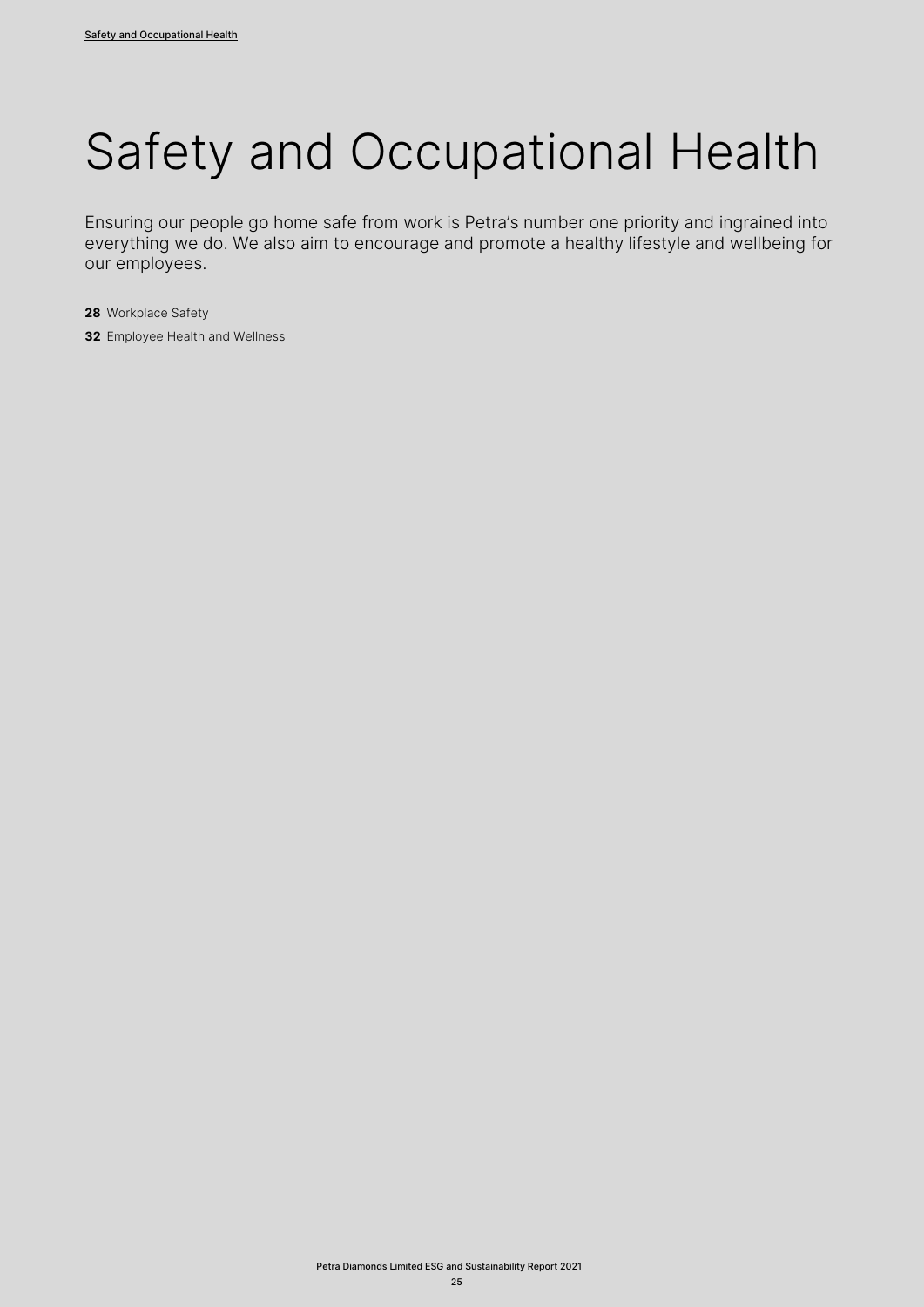# Safety and Occupational Health

"At a point in time when South Africa as a whole has been facing tremendous hardships, both prior to and exacerbated by the COVID-19 pandemic, which has led to a deterioration in national safety performance, I am proud that Petra has maintained its core focus on keeping its people safe. Set against these wider issues, the achievement of zero fatalities and a 73% improvement of all measured safety KPIs during the Year is highly commendable. Likewise the team has continued to work incredibly hard to contain the spread of COVID-19 across all our operations."

#### **Bernard Pryor** Chair of the HSE Committee

**Material topics** (in order of importance to our stakeholders):

- Workplace safety
- Employee health and wellness

See a schematic of how Petra manages HSE here: https://www.petradiamonds.com/sustainability/health-and-safety/.

# **KPIs – SAFETY**

 $0.44$ LTIFR

# $\Omega$ FATALITIES

100% OF STAFF TRAINED IN HEALTH AND SAFETY STANDARDS

8,132 MEDICAL EXAMINATIONS **CONDUCTED** 

# **Stakeholders concerned**

All stakeholders

# **Company policies and guidelines**

• Group HSEQ Policy Statement

- Group Health and Safety Pledge
- Health and Safety Mandatory Codes of Practice
- HSE Operational Risk Management Process Policy and Standard
- Major Hazard Management Control Protocol Policy and Manual
- Internal health and safety management standards and policies
- COVID-19 Awareness and Response Plan

## **Standards we follow**

- ISO 45001:2018
- International Council on Mining & Metals ("ICMM")
- Minerals Council SA
- National health and safety performance milestones in South Africa

7% REDUCTION IN TOTAL INJURIES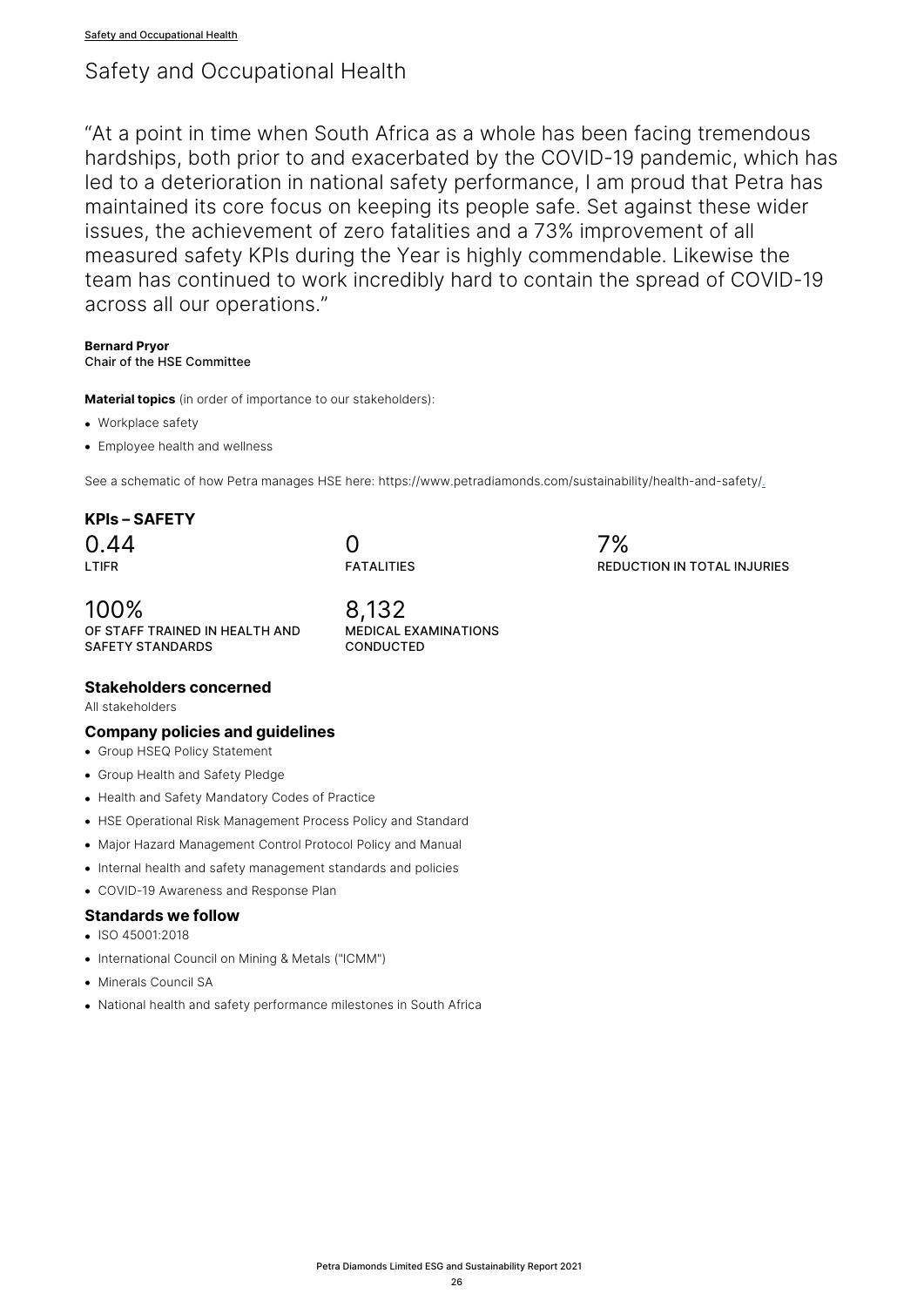# Safety and Occupational Health continued

# **Key safety achievements and performance against FY 2021 objectives**

- 0 Fatalities
- 8.64 million Fatality-free shifts
- 52% deterioration LTIFR; this increase did not achieve our target for a 10% reduction
- 32% deterioration LTIs; this increase did not achieve our target for a 20% reduction
- 25% improvement Non-lost time injury frequency rate
- 35% improvement Non-lost time injuries
- 7% improvement Total injuries
- 20% improvement Severity rate
- 100% achievement Mandatory compliance
- 31% improvement Days lost due to lost time injuries
- 444 cases COVID-19 positive in the workforce
- ISO 45001:2018 Certification maintained by BSI.

#### **Key challenges**

- Continued COVID-19 pandemic resulting in a number of mandatory and other risk-based control measures introduced to prevent and/or contain the spread of the virus at our operations in South Africa and Tanzania.
- Negative impact on the emotional welfare of our employees due to socio-economic issues in South Africa such as unemployment and a rise in the cost of living, which have been exacerbated by the COVID-19 pandemic. These factors are believed to have contributed towards the deterioration in LTI performance, which is backed up by the corresponding nationwide deterioration of safety performance in South Africa.
- Increase in LTIFR by 52% to 0.44, with 25 LTIs recorded as opposed to 19 in FY 2020; LTIs were assessed to be mainly behavioural in nature and of low severity but the increase is nevertheless concerning. Remedial action and various management interventions were implemented to mitigate these.
- Risk work hours decreased by 1.74 million hours Group-wide, which also affected the LTIFR calculation negatively by 15%.
- Employee mistrust of the COVID-19 vaccination due to the online spread of rumours and misinformation.

## **Objectives for FY 2022**

- Zero fatalities, 20% reduction in LTIs, 10% reduction in total Injuries and 90% achievement on all health and safety KPIs.
- 100% mandatory safety compliance.
- Maintain rigorous application and enforcement of our COVID-19 systems and promote awareness for vaccination in order to protect our people and mitigate the spread of the disease at our operations.
- Maintain ISO 45001:2018 certification.
- Continual improvement of management/worker relationships and overall workplace conditions.
- Continued safety awareness campaigns and awareness programmes to improve health and safety behaviour in the workplace.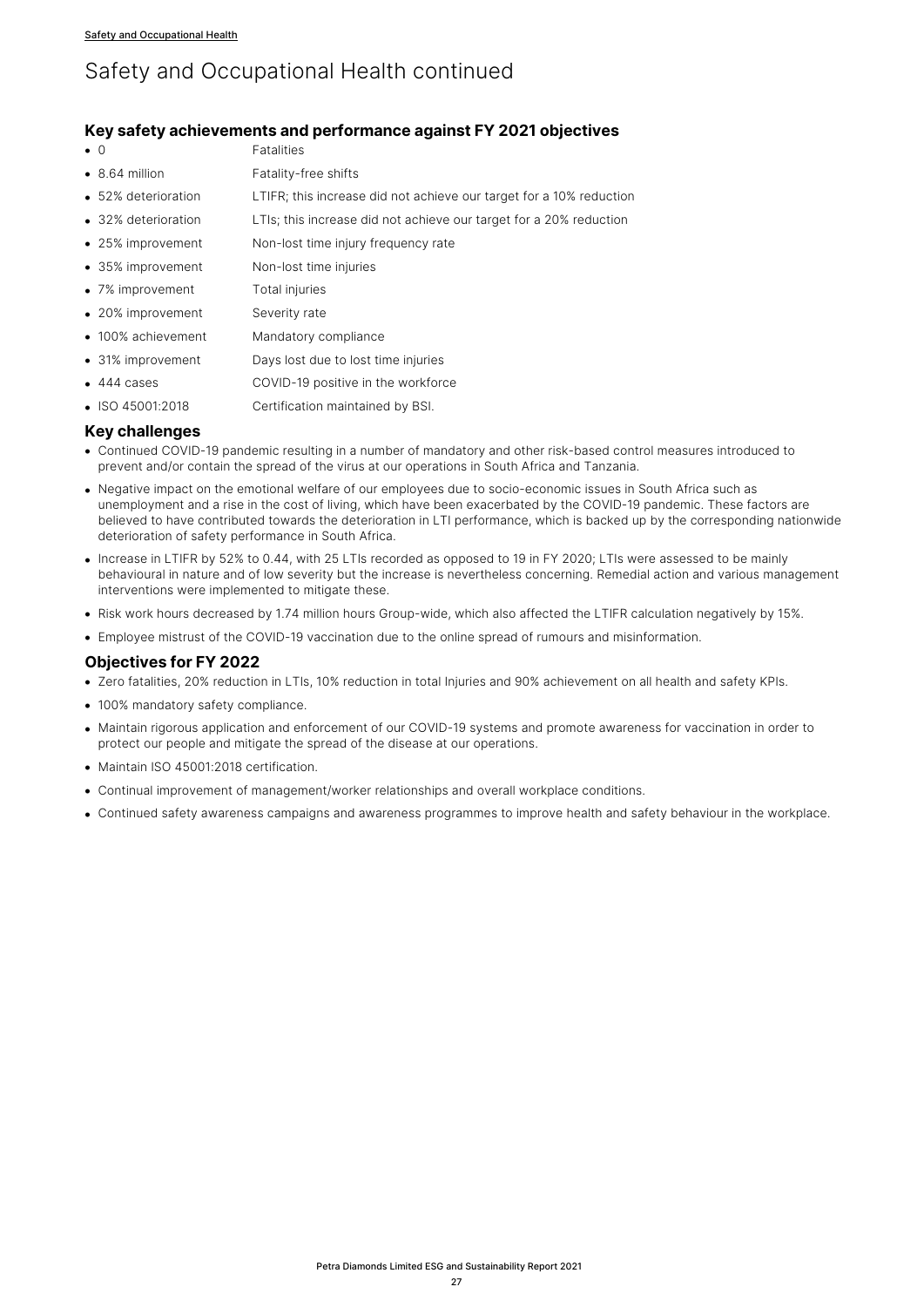# Workplace Safety

# Our ambition

**Safety is our number one priority at Petra and we strive for a 'zero harm' working environment. Our fundamental aim is to ensure each of our employees and contractors goes home safely at the end of each day.**

#### **Our approach**

The safety of all employees and other stakeholders is our single most important value ('Let's do no harm'). We are committed to preventing and mitigating any unwanted safety event or impact and also to identifying and capturing opportunities that deliver positive impacts. We recognise that the safety performance of the Group is an important indicator of Company culture and safety KPIs are therefore monitored regularly by the HSE Committee and the Board.

Our health and safety strategy relies on improving our ability to proactively identify and prevent harm to our people. We provide safe working conditions and aim to prevent work-related injuries, through the effective management of strategic risks, safety and other risks and opportunities.

As an employer, we adopt an holistic approach to health and safety management. While legal compliance is the first step, followed by working towards our goals, we also continuously communicate and engage with employees on health and safety-related issues in order to obtain their input and cooperation with regards to future planning and developments. Leading from the front and setting the example (by proactively intervening, coaching, guiding and correcting conditions and behaviour) in the workplace is of paramount importance to ultimately achieve the objective of zero harm.

Our goal of achieving and maintaining safe and healthy operations is based on the commitment and involvement of all levels of personnel in our operations, including Management and employee committees. It also involves our employees taking personal responsibility for their own safety as well as that of their colleagues.

The following key components required to maintain safety in the workplace are carried out by working crews on all shifts:

- maximum visibility, leading by example and intervention by Group and operational Management;
- adherence to legal and other requirements (compliance obligations):
- regular coaching and training;
- enforcement of standards and controls;
- improved health and safety communication during start of shift processes;
- continual review and improvement of management system tools;
- quality investigations and remediation;
- stop-and-fix interventions; and
- consequence management.

#### **How we identify risk and manage risks**

Any significant risks that remain after control at source are mitigated through codes of practice, policies, procedures, working practices and Management instructions according to the risk management hierarchy of controls.

Health and safety material hazards and associated risks are identified when developing work programmes. The outcomes from continuous risk assessment, Management walkabouts, visible felt leadership interventions, internal audits and regulatory inspections are analysed, prioritised and formally actioned by means of remedial action plans with assigned responsibility and completion dates.

Petra's HSE Operational Risk Management Process consists of mine-specific operational processes, with a three-tiered analysis system to identify and treat all significant hazards and associated risks. Significant hazards are further assessed to determine major unwanted events and mitigated through major hazard control protocols and controlled by trigger action response plans.

Every accident resulting in injury, loss of life or damage or categorised as a dangerous occurrence is investigated in detail utilising the root cause analysis technique ("RCAT") model. Causes are analysed and action plans are designed and implemented to mitigate reoccurrences.

Every incident that has the potential to result in serious injury, loss of life, damage, or that is categorised as a dangerous occurrence, is assessed to determine High Potential Incidents ("HPI"). All identified HPIs are investigated and remediated the same way as recorded accidents to proactively analyse, action and remediate findings to mitigate similar reoccurrences.

Periodic reviews of the risk assessments and operational controls are conducted as follows:

- once an incident or accident occurs;
- if a process or sub-process in operations change;
- per instruction from the national mine health and safety legislator or regulatory inspectorates; and/or
- every three years.

Petra's existing operational HSE risk management system has been reviewed in line with ISO 31000 and ISO 31010 as part of the new ISO 45001:2018 requirements during FY 2021.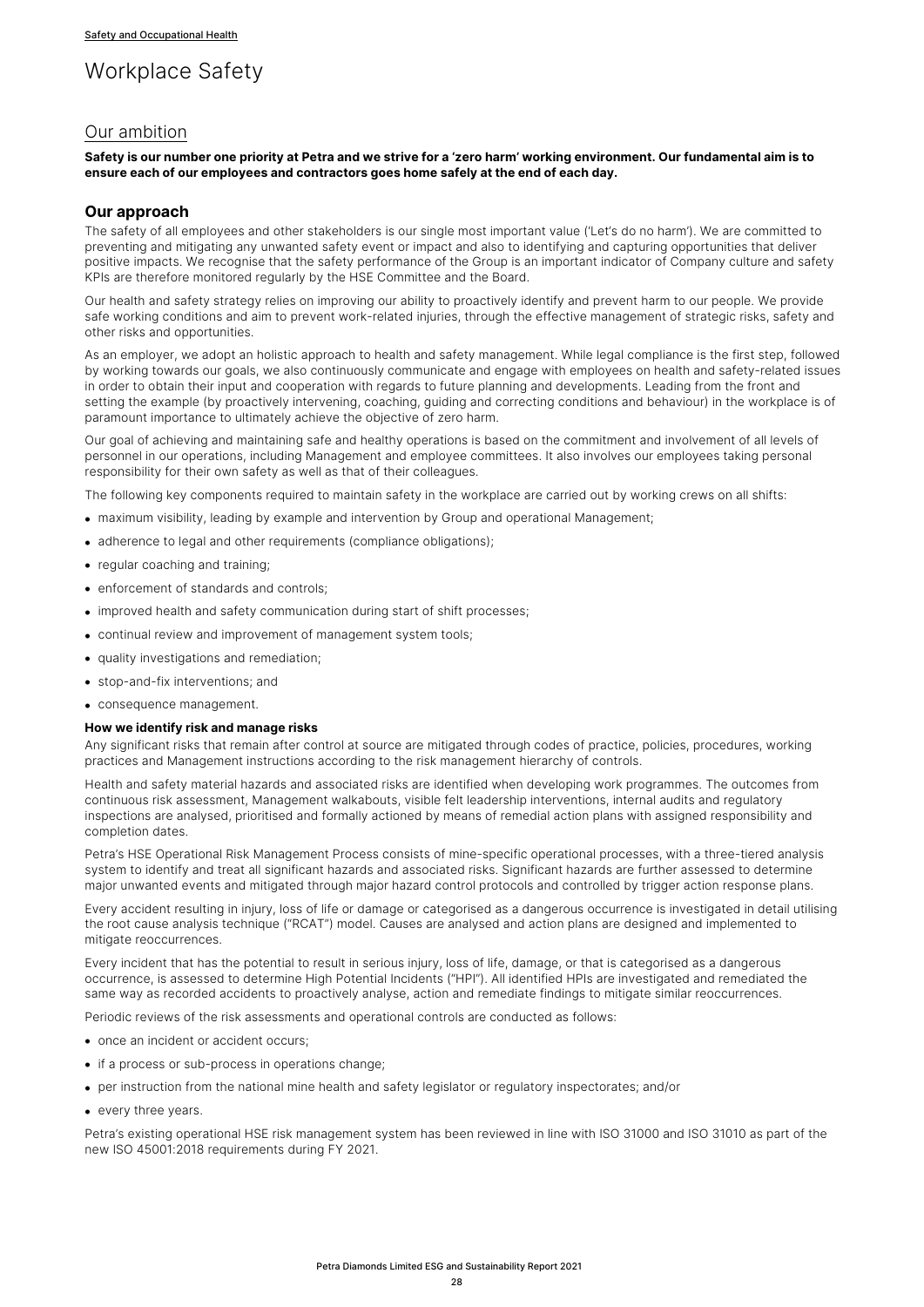# Workplace Safety continued

## **Our approach continued**

### **Incident reporting and response**

Incident and accident reporting across our operations is a formalised process, which is controlled by Group policy and operational procedures and aligned with legislative requirements and Company standards.

All incidents and accidents are reported, by teleconference, email and IsoMetrix, to all Group and operational supervisory and Management levels within 24 hours from the time of the event. These are then investigated and analysed based on the RCAT.

Causes, failures and shortcomings are identified and remediated through a formal process of action and responsibility, over inspected by the mine HSE departments and Group HSE Leads, whereafter learnings are shared with all operations in the Group as a proactive measure to avoid similar occurrences.

#### **Leading from the top: Health and safety committees**

The HSE Committees at each operation comprise supervisory, union and Management members and represent 100% of the workforce. We have 8% workforce representation in formal Management and worker HSE Committees, which equates to one representative for every 13 people (in comparison to the South African legislator requirement of one representative for every 50 people).

Prior to the finalisation of health and safety collective agreements, Management must ensure that all topics have been addressed during consultation sessions with the various trade unions that represent our employees at the specific mine. These collective agreements are aligned with, and measured against, national legislation stipulations and comprise 100% of health and safety topics that are prescribed by this legislation.

Any concerns emanating from these meetings are elevated to the mine health and safety meetings, consisting of Senior Management and employee representation, where the issues can be addressed.

The HSE Committees work in collaboration with mine Management to effectively eliminate, control, minimise or monitor hazard and risk in the workplace and therefore share oversight and management of the remedial action plans in place further to our HSE risk assessment process.

# **Minerals Council SA – South African Health and Safety Policy Committee**

Our Group HSEQ Manager and Department Leads are members of this Committee and are therefore actively involved in the development of new health and safety standards for the industry.

#### **Embedding safety practices through training and education**

Every employee and contractor at Petra's operations is provided with formal health and safety training. This focuses on providing them with the required skills to execute work safely, familiarising them with workplace hazards and risks and equipping them with the knowledge to eliminate, control and minimise these hazards and risks.

The operational training departments also conduct general induction, departmental and sectional orientation training annually, in accordance with national mine health and safety legislation. According to Company policy, all personnel receive general, departmental and sectional orientation training, focused on relevant health and safety standards, prior to entering the operations.

### 6,741 NUMBER OF EMPLOYEE, CONTRACTOR AND STAKEHOLDERS PROVIDED WITH SAFETY TRAINING IN FY 2021

All employees, contractors and stakeholders are briefed and trained on national legislative stipulations pertaining to the employee's responsibility surrounding health and safety, as well as the right to withdraw from unsafe working areas or workplaces, without being discriminated against.

## **Our safety performance**

Our health and safety objectives and KPIs are underpinned by the 0:10:90 strategy, which targets 0 fatalities, a 10% reduction in total injuries and a 90% achievement of safety KPIs annually. We also aim to achieve a 20% (previously 10%) reduction in LTIs annually.

Although this was not reached during FY 2021, the Group nevertheless achieved a 73% improvement of all measured safety KPIs during the Year, including a 7% improvement in the number of total injuries reducing from 45 in FY 2020 to 42 in FY 2021, and Management therefore considers that on the whole Petra has generally achieved an improvement in its safety performance when compared to FY 2020. However, Petra's number of LTIs increased from 19 in FY 2020 to 25 in FY 2021, with a corresponding increase in LTIFR from 0.29 in FY 2020 to 0.44. This increase in the number of LTIs, although of low severity, is concerning. Remedial action has been put in place as outlined below.

It should be noted that a deterioration in safety performance is a nationwide issue in South Africa (see the case study 'Turning the trend on significant incidents and accidents' on page 31) which is believed to be linked to the many issues facing the country (such as unemployment and inflation) that have been exacerbated by the uncertainties and added pressure resulting from the COVID-19 pandemic. Set against the statistics for the South African industry as a whole, Petra is performing better than average, particularly given we have maintained fatality-free operations for the fourth year running.

Significant material hazards that resulted in LTIs during the Year related to walking, material handling and driving trackless mobile machinery ("TMM"). Causal triggers indicated that 60% of significant accidents were due to unsafe behaviour and 40% due to unsafe conditions. 16% of all recorded significant accidents were non-work related (walking related slips and trips) caused by a lack of focus on the job at hand, surroundings and complacency. However, the Company takes responsibility for behaviouralrelated accidents as these are an important indicator of Company culture; hence considerable focus has been placed on turning this performance around and promoting the right mindset and conditions for a safe working environment.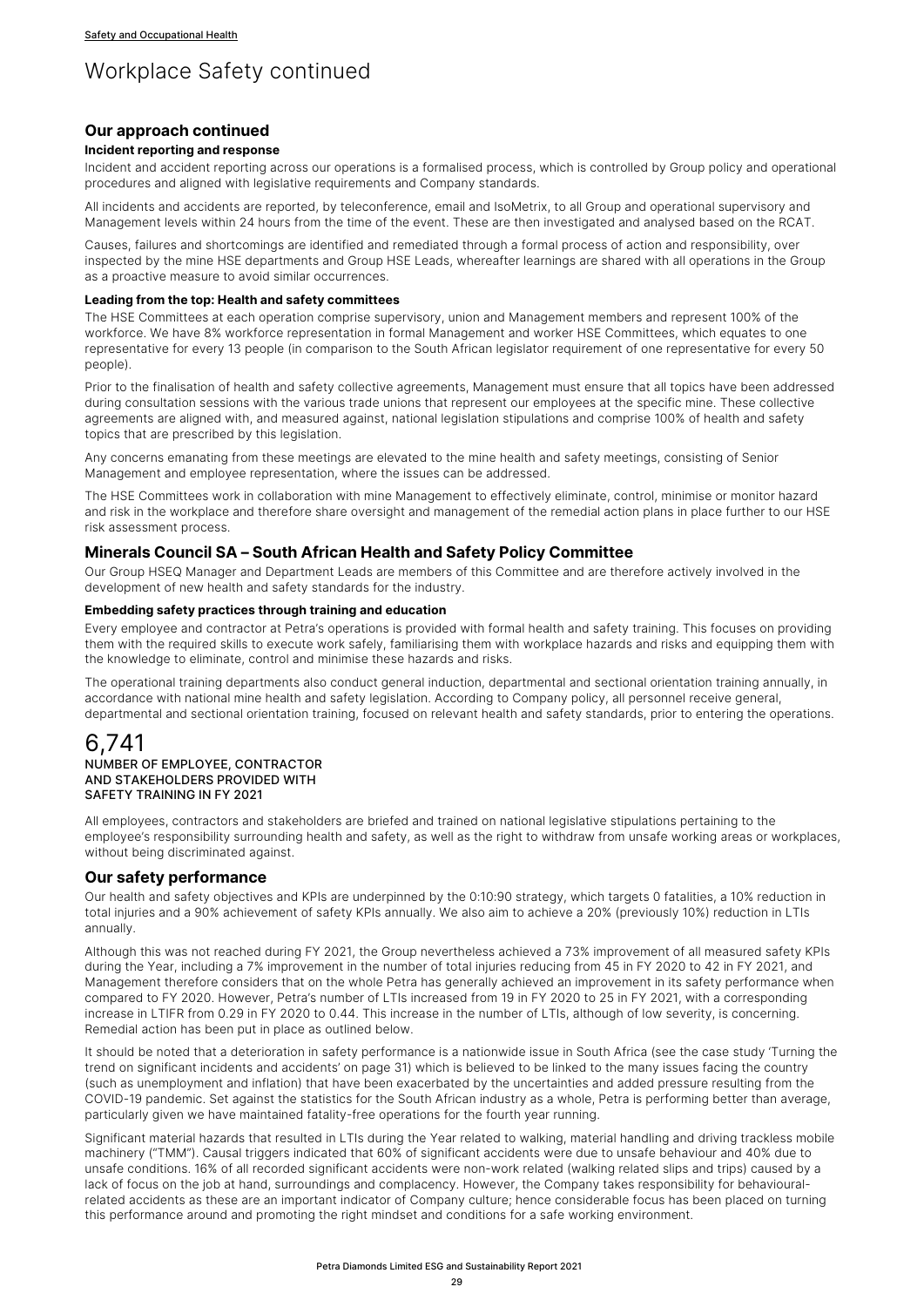# Workplace Safety continued

# **Our safety performance continued**

## **Increase in LTIs and remedial action taken**

LTIs represent a work-related injury resulting in the injured being unable to attend work and perform all of the tasks for which she/he was appointed on the next calendar day after the day of the injury. The number of LTIs experienced by the Group increased by 32% to 25 during FY 2021 (FY 2020: 19), which meant that the Group's annual target of a 20% decrease in LTIs was not achieved. As previously noted, 84% of incidents were of low severity and 60% were assessed to be caused by lack of focus and inattention to detail and surroundings, resulting in unsafe behaviour and mistakes. Of the LTIs, 64% were incurred whilst walking, driving TMM or conducting routine material handling activities. 68% of these unsafe behaviours triggered LTIs resulted in ankle, feet and hand injuries.

Cullinan and Finsch were responsible for 80% of the recorded LTIs, as set out in the table below.

#### **LTI performance by mine**

| Mine          | FY 2021 | FY 2020 | Variance |
|---------------|---------|---------|----------|
| Cullinan      | 10      | 4       | $+150%$  |
| Finsch        | 10      | 11      | $-9%$    |
| Koffiefontein | 5       |         | $+25%$   |
| Williamson    |         |         | n/a      |
| Total         | 25      | 19      | $+32%$   |

The impact on performance was addressed Group-wide, led from the top from the HSE Committee, CEO and Exco level down to operational levels through increased Management interventions, visible leadership and Management walkabouts, safety discipline enforcement, safety over-inspection processes, assessment and further improvement of management system tools, awareness campaigns specifically focused on hand and foot injuries, correct footing awareness, material handling re-training, Stop and Fix instructions and Stop for Safety awareness days.

The number of Section 54 instructions issued by the DMRE at the South African operations increased by 73% to 11 in FY 2021 (FY 2020: three), with Cullinan recording seven (64%) of the instructions (Finsch: two and Koffiefontein: two). It should be noted that the wider Gauteng area, where the Cullinan mine is located, was a significant focus for inspections by the local DMRE as the region as a whole had recorded a steep rise in mining accidents and fatalities post the commencement of the COVID-19 pandemic.

Even though South Africa recorded rainfall equivalent to a 1 in 200-year figure, which impacted all the South African operations on surface and underground, health and safety conditions were maintained at high standards throughout the Year.

#### **Overall assessment of FY 2021 performance**

The 73% overall improvement in safety objectives and KPIs is a clear indication of the commitment, drive and effectiveness of the implemented OHS management system and associated tools. The Group motto is:

"Together we can make a difference and contribute to a safer Petra every shift – one shift at a time."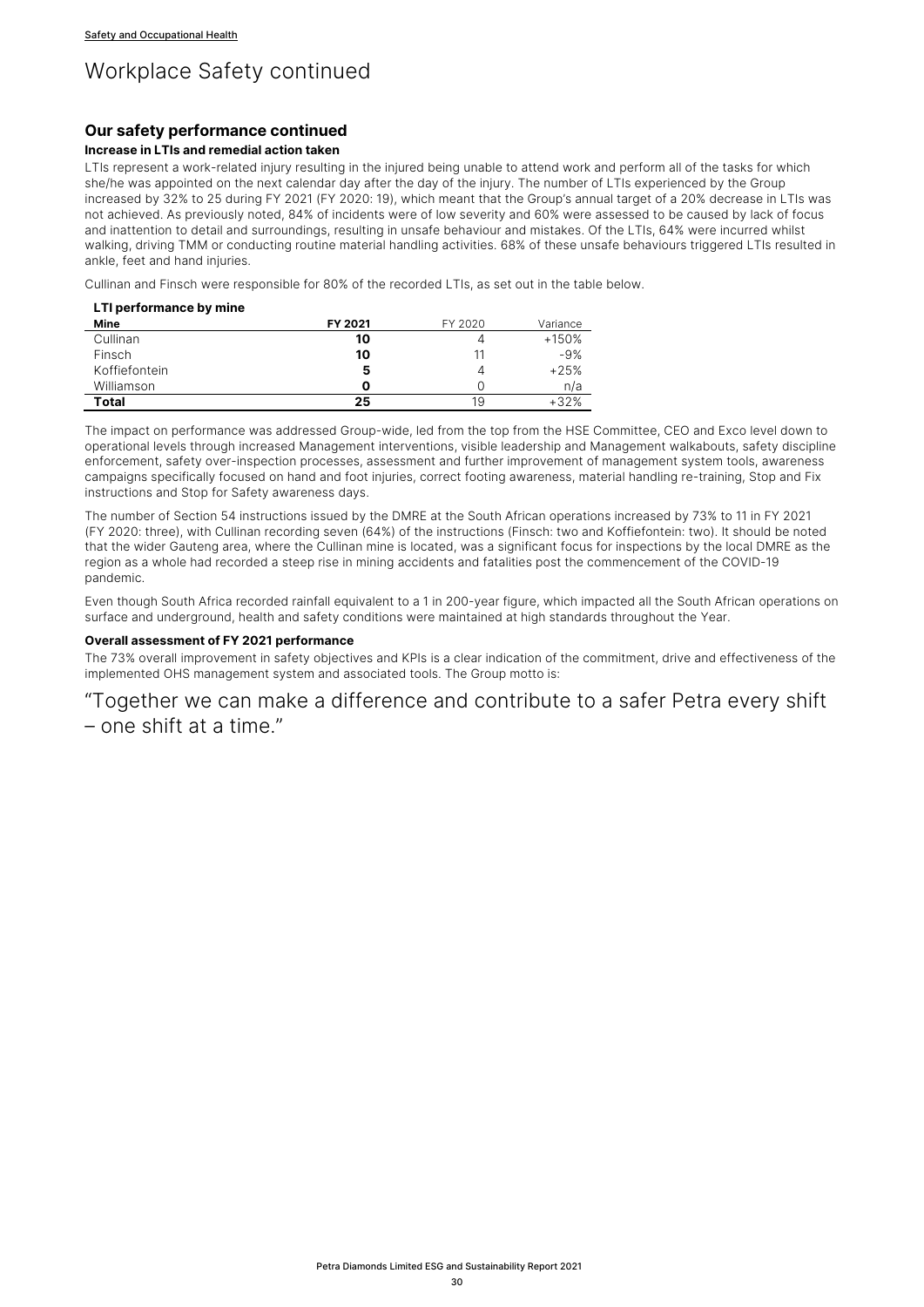# Workplace Safety continued

# Case study: Turning the trend on significant incidents and accidents

The impact of change on the psychological wellbeing of the mining industry workforce, triggering fear, uncertainty, insecurity, stress, disarray and isolation, has never been more evident as during the past Year. As a major part of a workplace safety culture lives in the hearts and minds of the workforce, safety performance for both Petra and the South African mining industry as a whole was significantly impacted during the past year.

During this period, our workforce was hit by the 'perfect storm' of difficult conditions to contend with, namely:

- the impact of the Covid-19 pandemic:
- political instability;
- failure of Governmental service delivery and related infrastructure nationally in South Africa;
- large numbers of job losses:
- a significant increase in the cost of basic needs (food, water, electricity, fuel etc.):
- the interruption in educational year programmes; and
- uncertainty engendered by the capital Restructuring.

Each of the factors noted above impacted upon the psychological wellbeing of our staff, which is considered to have had significant implications for the negative behavioural safety trends - triggering lack of attention, absentmindedness, and inattention.

In South Africa, mining operations countrywide ramped up over the period September 2020 (after the Covid-19 hard lockdown) until the end of June 2021. During this 11-month period, the Minerals Council SA's safety performance statistics deteriorated significantly on a constant trend – with fatal accidents tragically increasing 58% to 63 (11 months to June 2020: 40) and reportable injuries increasing 53% to 1,773 (11 months to June 2020: 1,158).

This is in contrast to the previous five-year period, during which the industry had showed a constant improvement on fatalities and reportable injuries. When considering the reasons for this decline in safety performance, many of the aforementioned national, socio, economic and political factors have been reoccurring in South African history over four year cycles for at least the past 20+ years. The only new factor over the past five years was the outbreak of COVID-19. It is thus believed that the combination of all the recurrent factors, plus the pandemic, resulted in the industry safety performance slump.

Given this, Petra's achievement of four years fatality free this Year is commendable.

LTIs, however, increased by 32% during FY 2021, after a nine-year continual reduction trend, with the number of LTIs decreasing 77% over this timeframe. The recorded LTIs during the Year had a low severity rate, mostly caused by unsafe behaviour resulting in foot, ankle and hand injuries sustained during material handling activities, driving TMM and walking.

We strive to continuously improve our health and safety performance and to ensure that our people leave work in a safe and healthy manner every day.

We intervened by reviewing our HSEQ management system tools, improving our HSE start of shift process, focusing on more effective communication which includes HSE Toolbox Talks, sharing of learnings from incidents and accidents internally and externally reported through the Minerals Council SA and introducing leading indicator assessment tools to intervene proactively prior to unwanted event occurrences.

The main focus is on health and safety behavioural initiatives reaching the hearts and minds of our employees and contractors. Examples of how we do this include our HSE campaigns, Management walkabouts, visible felt leadership sessions, Stop for Safety interventions, CEO roadshows, HSEQ Steering Committee and HSE Leads Peer review processes.

Where COVID-19 prevented face-to-face communication, virtual conversations and presentations were held. These aim at strengthening our deeply ingrained safety culture, which is backed up by effective systems and processes, with Managers at all levels of the business encouraged to lead by example.

#### **Value in action: Let's do no harm**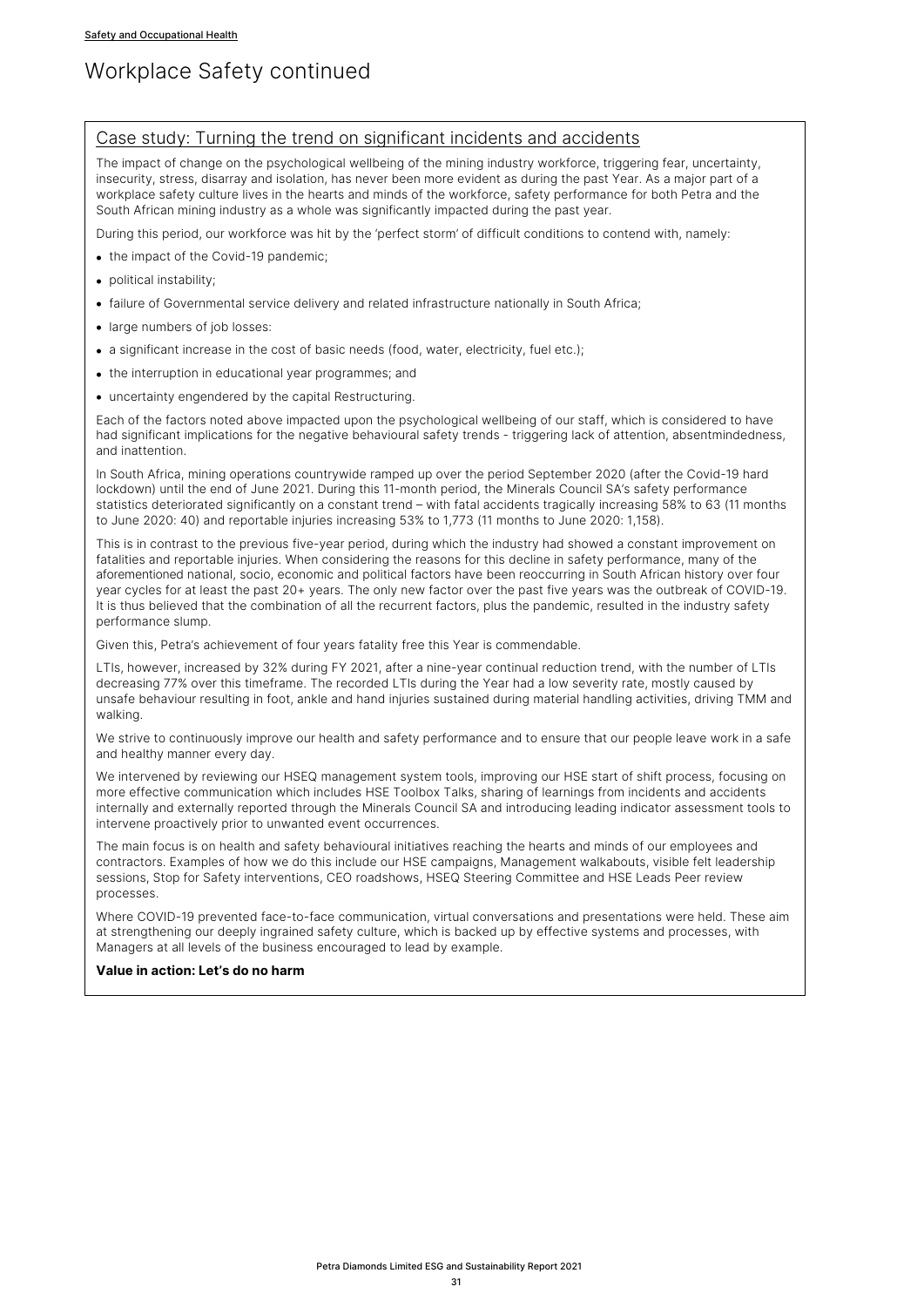# Employee Health and Wellness

# Our ambition

**In striving to prevent harm and positively influence the health and wellbeing of our employees, we aim to develop an integrated, holistic approach to managing workplace and personal health risks that is consistent and relevant. Our occupational health programme targets the elimination of health hazards at source.**

# **Our approach**

In addition to keeping our employees safe, we strive to have a workforce that is healthy in both body and mind. Our occupational health programme's primary focus is to manage, control and decrease exposure in the workplace to acceptable levels and prevent associated occupational diseases. In striving to prevent harm and positively influence the health and wellbeing of our employees, we aim to shape a Company culture that recognises the value of caring for our people, who are integral to Petra's ultimate success.

The key occupational health issues that can affect our workforce relate to noise induced hearing loss ("NIHL") and respiratory illnesses. We therefore monitor our operating environment to assess the risk to our workforce, as well as providing the appropriate personal protective equipment ("PPE") and training on safe working practices.

Outside the workplace, prior to the COVID-19 pandemic (read more about our response to COVID-19 on pages 33 to 34) the main community health issues are HIV/AIDS, tuberculosis ("TB") and malaria (Tanzania only), as well as lifestyle diseases such as hypertension, diabetes and obesity.

Our health strategy addresses the following three focus areas:

#### **1. Managing occupational health risks in order to prevent harm to our workforce**

#### Occupational hygiene

Occupational hygiene involves proactively identifying sources of, and exposures to, health hazards, profiling the associated risk, and preventing the release of the hazards through controls in the workplace.

Our focus is on embedding the critical control management process and mitigation measures. In workplaces where there is a possibility that an occupational exposure limit might be exceeded, employees are provided with appropriate PPE, such as suitably selected respiratory protection and hearing protection devices. We have programmes in place to ensure that employees and contractors are trained in the appropriate use and maintenance of the PPE provided, and strict control measures to ensure adherence to requirements in areas where hazards are present and the use of PPE is required.

Measures to reduce noise levels have resulted in the near elimination of instances where employees are exposed to noise levels above the key South Africa Mine Health and Safety Council threshold limit of 105 dB(A). The roll-out of personalised hearing protection devices at sites at risk across our South African operations has also materially improved the effectiveness of hearing protection measures.

#### Occupational medicine

Occupational medicine is divided into three areas: primary health, care clinic and the occupational health centre.

#### **2. Implementing employee health and wellbeing programmes**

In addition to primary health care and occupational health services, Petra has an extensive wellness programme in place to prevent, identify, monitor and support employee illnesses and conditions. We place a major emphasis on raising awareness and breaking down taboos around conditions such as HIV/AIDS, and also try to encourage healthy lifestyles in a number of ways, such as implementing themed days to raise awareness, through employee newsletters and other communications, and by organising health-focused community events, such as sporting events and the Peer Education Programme.

Petra has partnered with Life EHS Careways to assist employees and contractors with guidance and counselling covering mental health and other wellbeing issues. In FY 2021, 551 employees and family members made use of the facility (FY 2020: 92), equating to an employee engagement rate of 14.5% compared to an average mining industry rate of 7.5%. The rise in the number of employees making use of the facility reflects better awareness of the programme amongst our employees, further to an internal communication drive (e.g. Wellness Wednesday weekly campaign), as well as the aforementioned issues impacting the emotional wellbeing of our workforce.

Williamson manages an active community health programme in Tanzania, including health infrastructure, monitoring health indicators and providing training for healthcare professionals, a malaria control programme, and education initiatives around TB control, alcohol and drugs, diabetes and hypertension, and sexual and reproductive health.

#### **3. Building partnerships with external health service providers to strengthen health systems**

#### South Africa

As part of Petra's standard conditions of employment, all full-time, permanent South African employees need to belong to a recognised and approved Medical Aid Fund. This condition of employment aims to ensure that employees and their families are provided for medically in terms of primary health care, chronic conditions and trauma.

Contract employees are also regarded as Company employees for the purposes of occupational health and safety. As it is not practical to expect these employees to conform to the standard Petra conditions of employment, they are referred to state medical facilities for care. Petra makes use of in-house and outsourced private medical services, including occupational health service providers.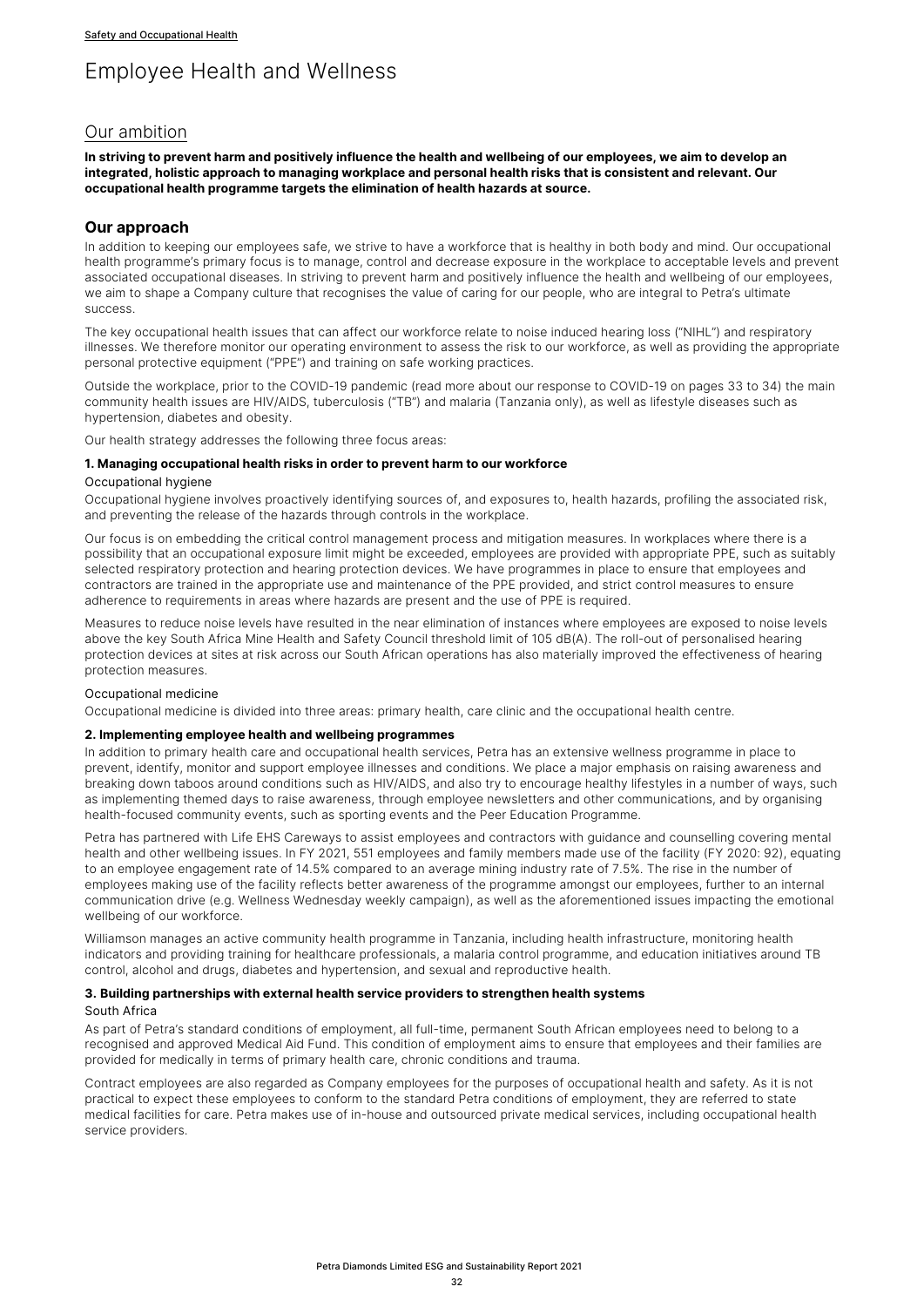# Employee Health and Wellness continued

# **Our approach continued**

## **3. Building partnerships with external health service providers to strengthen health systems continued** Tanzania

At Williamson, employees benefit from the Social Health Insurance Benefit Scheme ("SHIB") that is part of the National Social Security Fund ("NSSF"). The NSSF supports the Government's efforts to increase access to healthcare services and provides medical support to the insured and their dependents. Williamson is in a fixed agreement with the NSSF in terms of social securities and health benefits.

Subsidised primary healthcare is also provided to employees, dependants and external communities by the Mwadui Hospital, which is owned and operated by the mine. The hospital is fully equipped for small to medium surgical procedures and includes a pharmacy, reproductive health facility, outpatient department, laboratory, X-ray facility and mortuary.

In addition, the hospital pilots various health programmes in conjunction with the Tanzanian Government. The programmes include mother and child health, malaria prevention and voluntary counselling and testing ("VCT") as well as anti-retroviral treatment ("ART") for HIV/AIDS. These services are provided free of charge to employees and their families, as well as community members. The programmes are financially supported by the Tanzanian Government, with infrastructural and services support from Williamson. While the mine is on care and maintenance, the Mwaduit Hospital is considered a vital service and has continued to operate as normal.

## **Engaging on health issues**

Petra has established a partnership with the South African Department of Health in the Northern Cape, Free State and Gauteng (the three provinces in South Africa in which Petra's operations are situated) which focuses on HIV/AIDS/TB and noncommunicable disease management. As part of this initiative we now offer Isoniazid Preventive Therapy ("IPT"), through the partnership that we have with local state clinics, to employees who are HIV/AIDS positive or who have diabetes in order to prevent TB infections. As per the national guidelines, this preventive therapy takes a maximum of 12 months. Currently the number of employees benefiting from the partnership per medical condition are: 118 (Hypertension), 46 (HIV) and 17 (diabetes).

## **Health management and performance**

8,132 medical examinations were conducted across all the South African occupational health clinics during the Year. No medical examinations were carried out at Williamson by the Occupational Safety and Health Administration ("OSHA"), due to the mine being on care and maintenance, but 38 check-ups were conducted by the WDL medical team for certain employees considered to have chronic conditions (e.g. diabetes) to ensure they were appropriately monitored.

During FY 2021, no NIHL cases were considered for compensation (FY 2020: two). One community acquired TB case was diagnosed in FY 2021 (FY 2020: seven) but this does not meet the criteria for submission to the Medical Bureau for Occupational Diseases, as it is not assessed to be related to workplace exposure.

When a condition is confirmed, we ensure that all our employees have access to the appropriate medical care through medical aids or partnerships with the relevant public healthcare facilities.

#### **HIV/AIDS testing**

South Africa is known to have the highest number of HIV positive people in the world, with ca. 7.7 million people estimated to be living with HIV, representing ca. 14% of the total population; however, the prevalence rate amongst the adult population is believed to be around 20%, or one in five. Although HIV/AIDS continues to be a serious public health threat, awareness-raising campaigns and the wider availability of anti-retroviral therapy ("ART") is stabilising the number of new cases, enabling infected individuals to live longer, healthier lives, and reducing mother–child transmissions.

UNAIDS is leading the global effort to end AIDS as a public health threat by 2030 as part of the SDGs. It has ambitious '90-90-90' targets which are that: 90% of all people living with HIV will know their HIV status, 90% of all people with diagnosed HIV infection will receive sustained ART and 90% of all people receiving ART will have viral suppression.

The UNAIDS targets were adopted by the National Department of Health and Petra's South African operations support these and encourage employees and contractors to participate to meet these milestones. The progress for 2021 has improved after being slowed down by the COVID-19 pandemic in FY 2020.

Petra wishes to play its part in helping to arrest the HIV/AIDS epidemic in South Africa and therefore ensures that 100% of its employees and contractors are offered voluntary testing every year. During FY 2021, 1,710 (FY 2020, 2,127) employees participated in the voluntary testing during medicals, representing 45% of our total workforce (FY 2020: 52%). Of these, nine employees tested positive and were referred for treatment. The number of HIV-positive employees enrolled on our HIV wellness programme decreased in FY 2021 to 115 (FY 2020: 127). All were referred to the relevant service providers for ART; 89% of these patients were confirmed to be on treatment but because of medical confidentiality it is impossible to get the viral load suppression data.

#### **Malaria**

During the Year, 279 people (FY 2020: 231) were diagnosed with Malaria at Williamson, all of whom received treatment.

#### **COVID-19**

Following the outbreak of the COVID-19 pandemic Petra immediately established and implemented Group-wide systems and strategies to mitigate the spread of the disease as far as possible in order to protect our employees, contractors and other stakeholders. A detailed overview of our response to COVID-19 is available on our website at: https://www.petradiamonds.com/sustainability/health-and-safety/our-response-to-covid-19/.